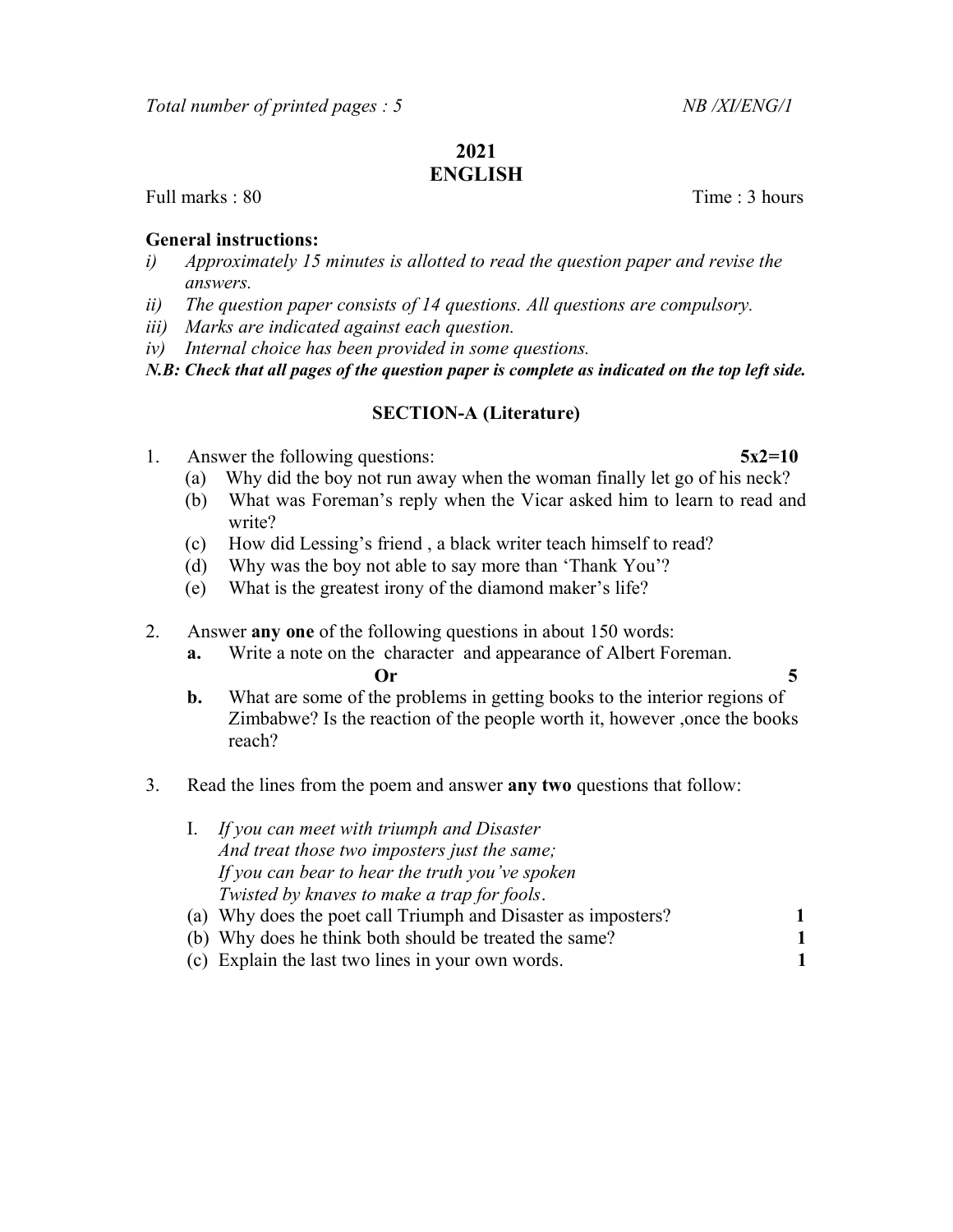By war's long winter star'vd.

|  | (a) Who are 'they' being referred to here?                                                  |  |
|--|---------------------------------------------------------------------------------------------|--|
|  | (b) What does the speaker mean by saying that they are 'aware of sun and air<br>and water'? |  |
|  | (c) What do you understand by the words 'war's long winter stary'd'?                        |  |
|  | III. Men are so pleasant, so easy to please,                                                |  |
|  | Whenever you're with them, you're always at ease,                                           |  |
|  | Would you be slighted if I didn't speak for hours?                                          |  |
|  | (a) Who says these words and to whom?                                                       |  |
|  | (b) Why did he say men are pleasant and easy to please?                                     |  |
|  | (c) What is meant by 'slighted'?                                                            |  |
|  |                                                                                             |  |
|  | What are the characteristics of a 'man' in the poem 'If'?                                   |  |
|  |                                                                                             |  |

5. 'I'm sorry if we are a little late, Algernon, but I was obliged to call on dear Lady Harbury. I hadn't been there since her poor husband's death. I never saw a woman so altered; she looks quite twenty years younger. And now I'll have a cup of tea, and one of those nice cucumber sandwiches you promised me'.

| (a) Who does 'we' refer to in the above lines?                          |              |
|-------------------------------------------------------------------------|--------------|
| (b) What idea is highlighted through Lady Harbury's altered appearance? | $\mathbf{Z}$ |
| (c) What is the importance of 'cucumber sandwiches' in the play,'       |              |
| 'The Importance of Being Earnest'?                                      |              |
|                                                                         |              |
| When and why does Ernest disclose his double identity?                  | (5)          |
| 6. Answer any two of the following questions in about 150 words:        | $5x2=10$     |

- (a) What incident marks the turning point in Swaminathan's life?
- (b) Who were the people Swami admired most in his class?
- (c) Write the character sketch of Mani.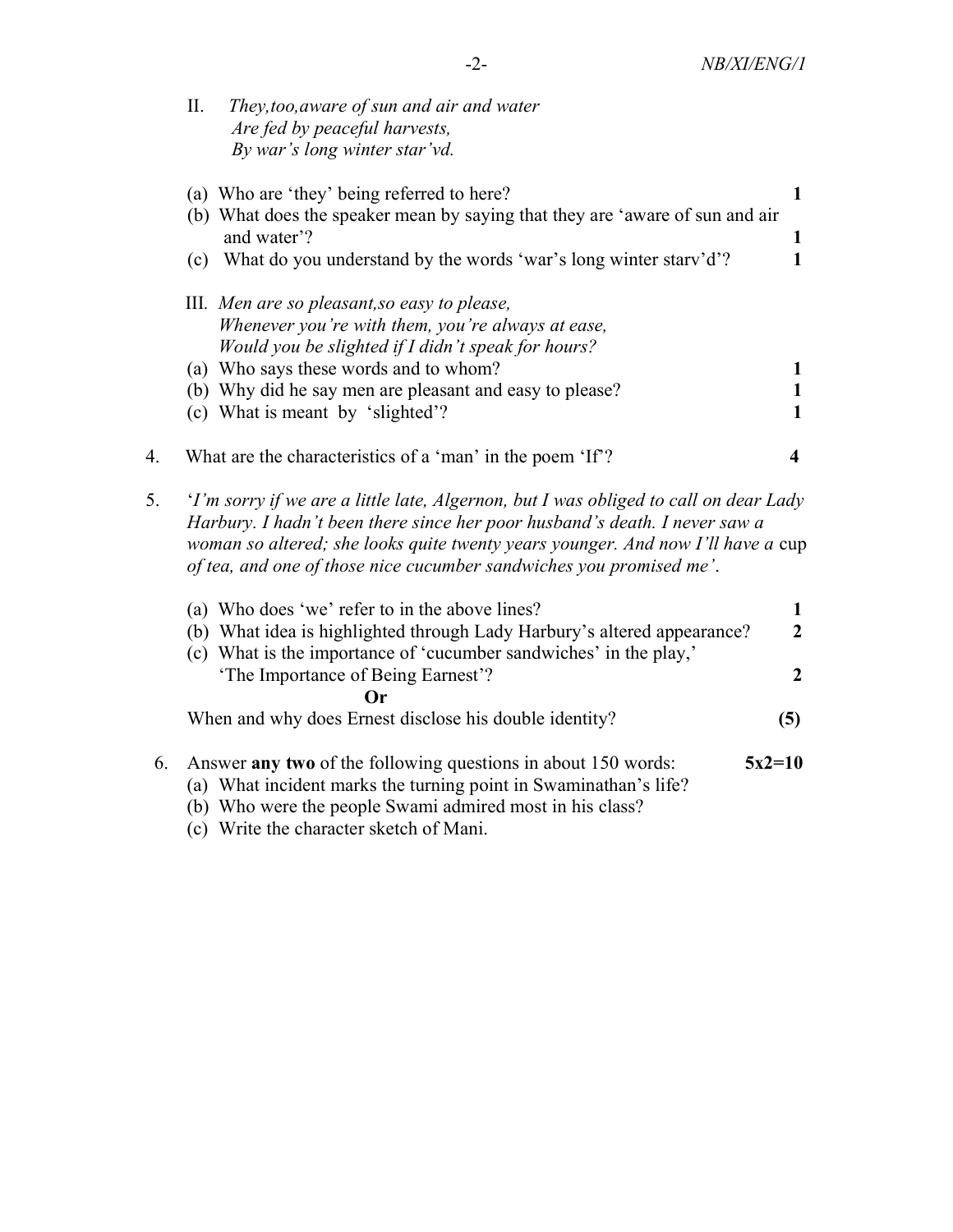## SECTION –B (Reading)

7. Leisure I lay in sorrow, deep distressed My grief a proud man heard; His looks were cold,he gave me gold, But not a kindly word. My sorrow passed- I paid him back, The gold he gave to me Then stood erect and spoke my thanks; And blessed his charity, I lay in want and grief, and pain, A poor man passed my way, He bound my head,he gave me bread, He watched me night and day. How shall I pay him back again For all he did to me? Oh, gold is great, but greater far Is heavenly sympathy.

(i) Based on your reading of the poem ,complete the following in the space provided .  $4x\frac{1}{2}$ 

 The poet was once in deep distress. A rich man who heard about his sorrow helped him with gold but uttered no word. Now he met a poor man who kept sympathetic watch over him, and gave him and nursed his best to care him. He could not think of how he could him back. Money can be repaid but is heavenly quality which can never be paid back.

- (ii) Find words in the poem that mean the same as:  $2x1=2$ 
	- (a) Upright
	- (b)Goodwill

#### 8. Read the following passage and answer the questions that follow:

 It is important to know what subject to avoid, as what subject to select for good conversation. If you don't want to be set down as a wet blanket or a bore, be careful to avoid certain unpleasant topics. Avoid talking about yourself, unless you are asked to do so. People are interested in their own problems than in yours.

 Sickness and death bore everybody. The only one who willingly listens to such talk is the doctor, but he gets paid for it. To be a good conversationalist you must know not only what to say but how to say it, be civil and modest. Don't over emphasize your own importance. Be mentally quick and witty, but don't hurt others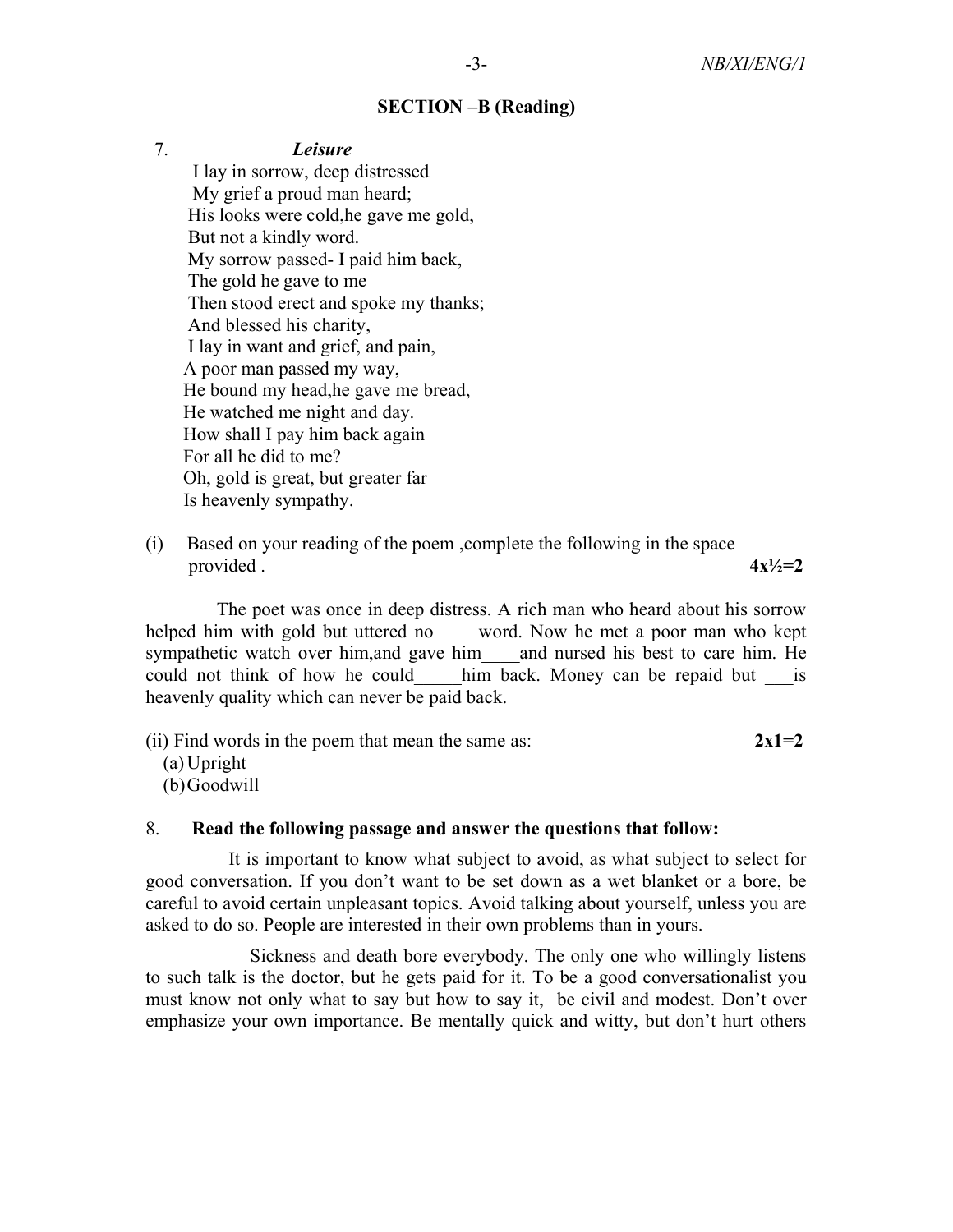with your wit. Finally , try to avoid mannerism in your conversation. Don't bite your lips,or click your tongue ,or roll your eyes,or move hands excessively as you speak. Don't be like the Frenchman who said "How can I talk, you hold my hands?"

## Based on your reading of the passage, answer the following questions:

|                                                         | I.(a) Who is set down as a wet blanket?                            |               |
|---------------------------------------------------------|--------------------------------------------------------------------|---------------|
|                                                         | (b) What kind of talk would a doctor willingly listen to, and why? | $\mathcal{L}$ |
| II. Give words from the passage which mean the same as: | $2x1=2$                                                            |               |
| <i>i</i> . shirk                                        | ii. peculiar habit                                                 |               |

# 9. Read the passage and answer the questions that follow:

 Agnes Gonxha Bojaxhiu's attention was caught by a large slum near the school where she served as Principal.She was deeply moved by the condition of the lowly creatures. Their suffering stirred her inner self and she gave up her comfortable life. After she took Indian citizenship in 1948, she went about collecting human wrecks on the streets; housed them and begged from door to door for food.

 She founded the Missionaries of Charity in1950 with just a few sisters. In 1956,she founded the 'Nirmal Hriday' , a home for the dying destitutes in the house donated by the Calcutta corporation authorities. She also founded leper colonies and clinics for the poorest section of the society. In 1963, she founded the Missionary Brother of Charity. Today, they run hundreds of homes in Asia,Europe, America and Australia. She became renowned world over, as Mother Teresa

 She won many awards and honours. She won the Nobel Peace Prize in 1979 and Bharat Ratna in 1980. In 1990 she was conferred the Soviet Land Nehru Award for promoting friendship among the people and helping the poor and the unfortunate. She had received the honour as ' Angel of Peace' . The awards and admiration had not changed her life and her sisters. She devoted her life to the service of mankind. She also led various peace missions. She began with a fervent desire to do for the others and ended her life long service by setting up institutions for the helpless, handicapped,orphans and leprosy-infected victims.

 She was an admirable person who never liked talking about herself and felt at peace among the people of her homes.

| a. What made Agnes Gonxha Bojaxhiu's give up her comfortable life?        |              |
|---------------------------------------------------------------------------|--------------|
| b. How did she earn her name 'Mother Teresa'?                             | $\mathbf{2}$ |
| c. What was Mother Teresa awarded with in 1990 and why?                   | $\mathbf{2}$ |
| e. Find word in the passage which means the same as 'felt very strongly'. |              |